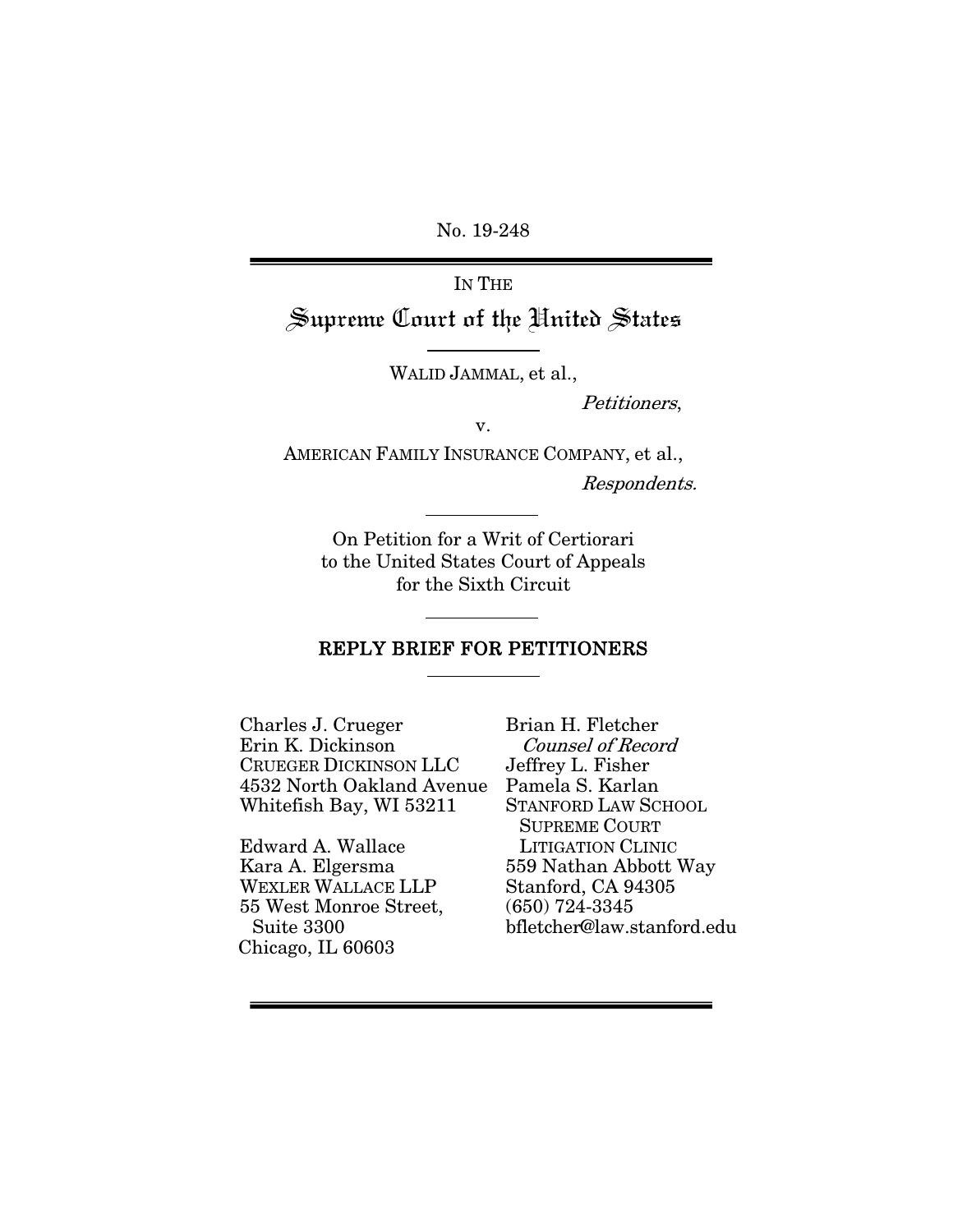# TABLE OF CONTENTS

| REPLY BRIEF FOR PETITIONERS 1                                                                          |
|--------------------------------------------------------------------------------------------------------|
| This Court should resolve the acknowledged<br>Ι.<br>circuit split on the standard of review 1          |
|                                                                                                        |
| B. AmFam's vehicle arguments are meritless                                                             |
| C. The Sixth Circuit's de novo standard is                                                             |
| This Court should decide whether the<br>Н.<br>common-law test is subject to statute-                   |
| III. If the Court does not grant plenary review, it<br>should hold this petition for <i>Monasky</i> 11 |
|                                                                                                        |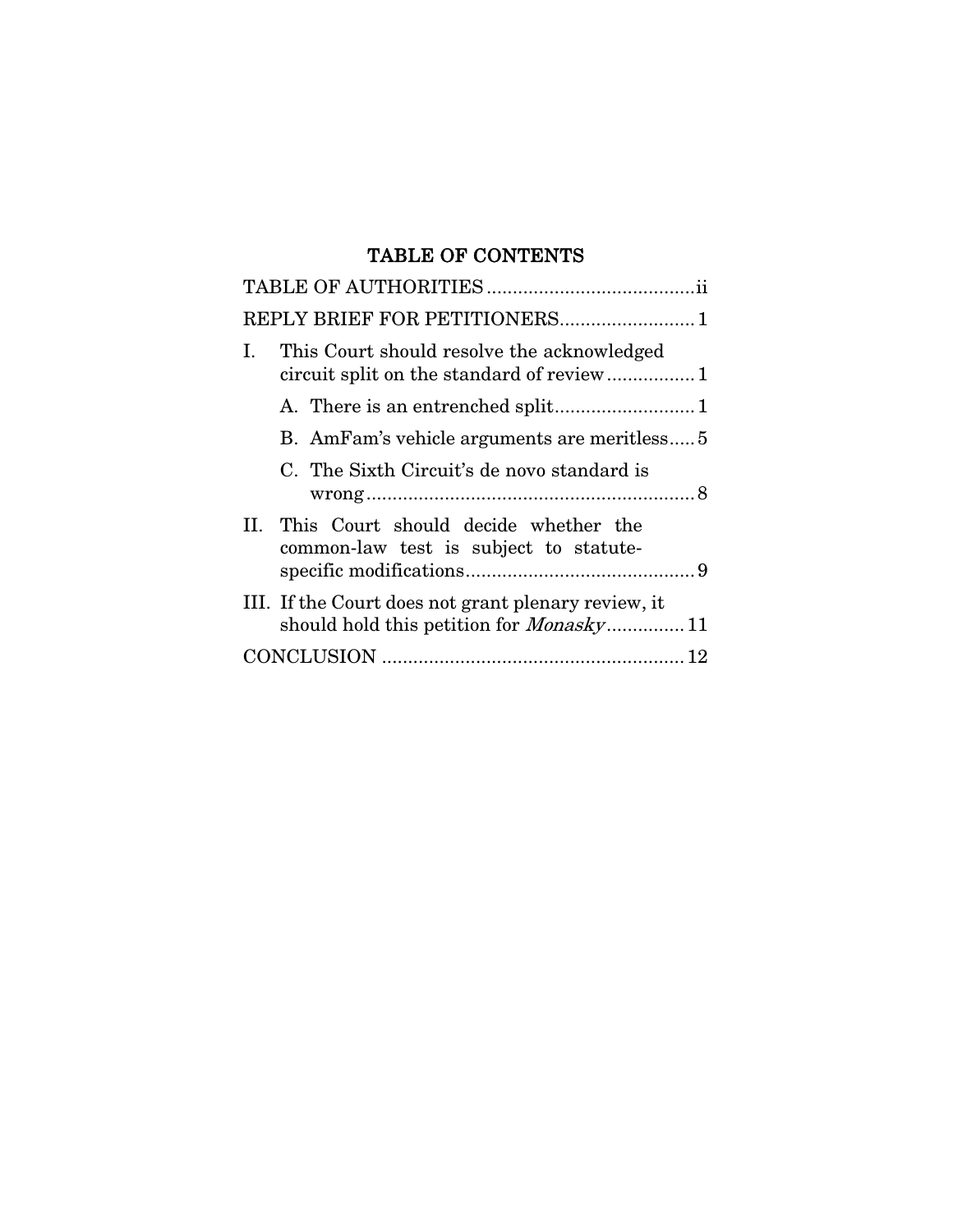# TABLE OF AUTHORITIES

# Page(s)

# Cases

| Acosta v. Paragon Contractors Corp.,                                         |
|------------------------------------------------------------------------------|
| Alberty-Vélez v. Corporación de P.R. para la<br>Difusión Pública,            |
| Anderson v. Liberty Lobby, Inc.,                                             |
| Aymes v. Bonelli,                                                            |
| Baker v. Tex. & P. Ry. Co.,                                                  |
| Berger Transfer & Storage v. Cent. States, Se.<br>& Sw. Areas Pension Fund,  |
| Bolivarian Republic of Venezuela v. Helmerich<br>& Payne Int'l Drilling Co., |
| Brackens v. Best Cabs, Inc.,<br>146 Fed. Appx. 242 (10th Cir. 2005) 2        |
| In re Brown,                                                                 |
| Butler v. Drive Auto. Indus. of Am., Inc.,                                   |
| Cent. States, Se. & Sw. Areas Pension<br>Fund v. Nagy,                       |
| Chicago Reg'l Council v. Schal Bovis, Inc.,                                  |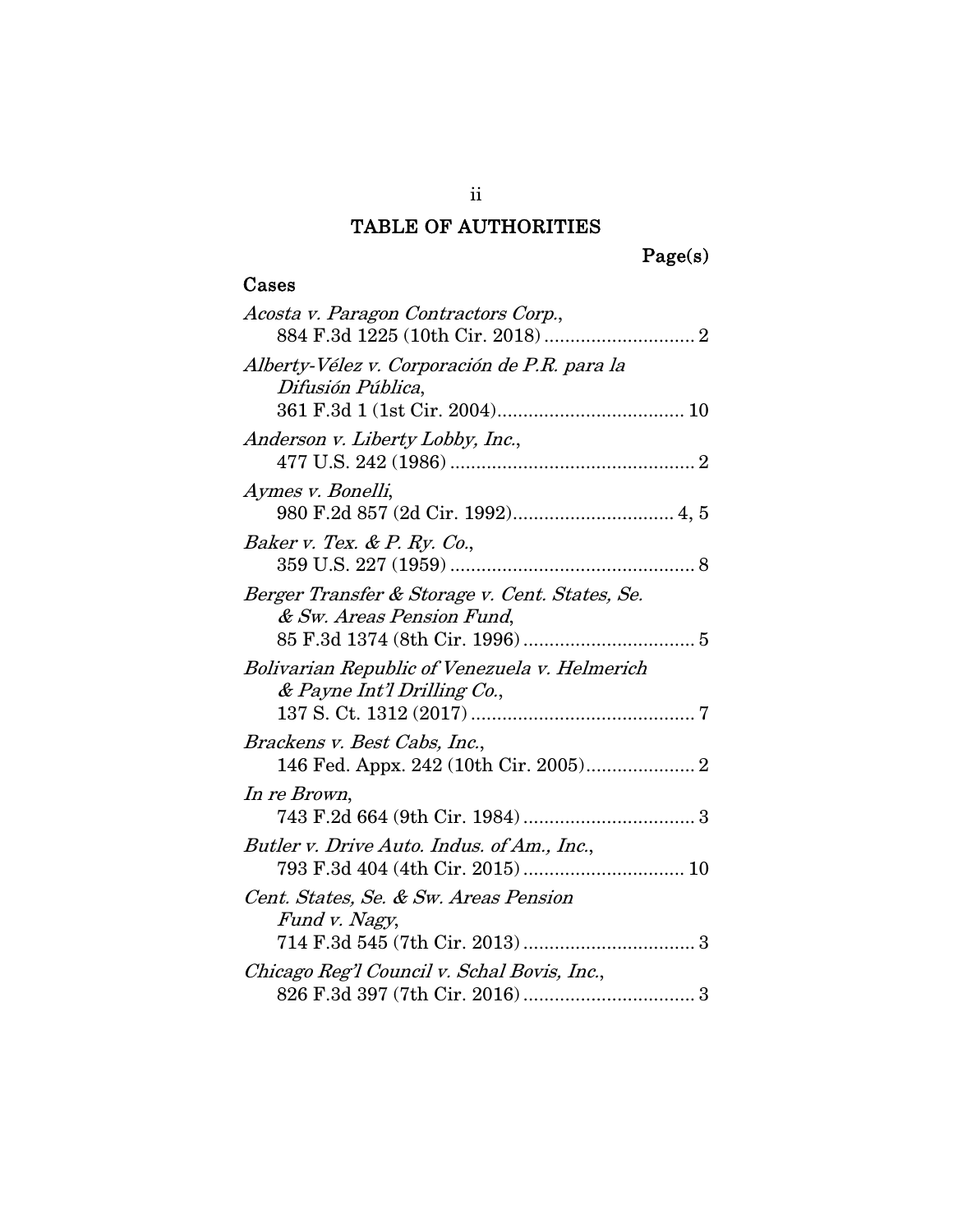| Chin v. United States,                                                    |
|---------------------------------------------------------------------------|
| Cilecek v. Inova Health Sys. Servs.,                                      |
| Eisenberg v. Advance Relocation & Storage, Inc.,                          |
| Eren v. Comm'r,                                                           |
| Farlow v. Wachovia Bank of N.C.,                                          |
| Frank Music Corp. v. MGM Inc.,                                            |
| Hockett v. Sun Co.,<br>109 F.3d 1515 (10th Cir. 1997)  1, 2               |
| JustMed, Inc. v. Byce,                                                    |
| Keleher v. Dominion Insulation, Inc.,<br>1992 WL 252508 (4th Cir. 1992) 4 |
| Kelley v. S. Pac. Co.,                                                    |
| Knight v. United Farm Bureau Mut. Ins. Co.,                               |
| Leidos, Inc. v. Indiana Pub. Ret. Sys.,                                   |
| Lozman v. City of Riviera Beach,                                          |
| Monasky v. Taglieri,<br>No. 18-935 (cert. granted June 10, 2019) 11       |
| Nationwide Mut. Ins. Co. v. Darden,                                       |
|                                                                           |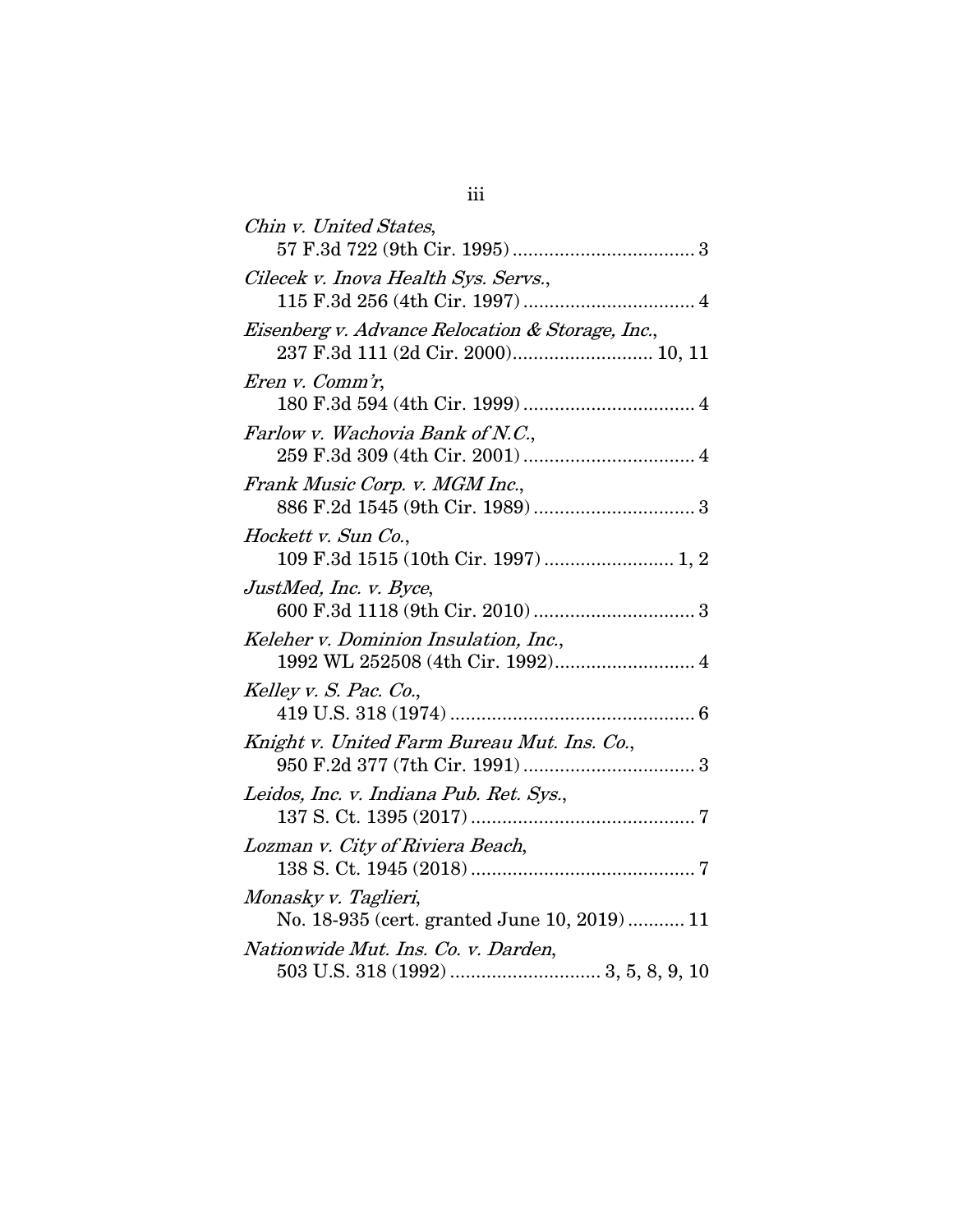| NLRB v. United Ins. Co.,                                                |
|-------------------------------------------------------------------------|
| Pullman-Standard v. Swint,                                              |
| <i>Rosenfeld v. Comm'r,</i><br>537 Fed. Appx. 697 (9th Cir. 2013) 3     |
| Sacchi v. IHC Health Servs., Inc.,<br>918 F.3d 1155 (10th Cir. 2019) 10 |
| Schultz v. Capital Int'l Sec., Inc.,                                    |
| Schwieger v. Farm Bureau Ins. Co.,                                      |
| Shellito v. Comm'r,<br>437 Fed. Appx. 665 (10th Cir. 2011) 2            |
| Teamsters Indus. Emps. Welfare Fund v.<br>Rolls-Royce Motor Cars, Inc., |
| U.S. Bank Nat'l Ass'n v. Village at<br>Lakeridge, LLC,                  |
| United States v. Williams,                                              |
| Van Camp & Bennion v. United States,                                    |
| Ware v. United States,                                                  |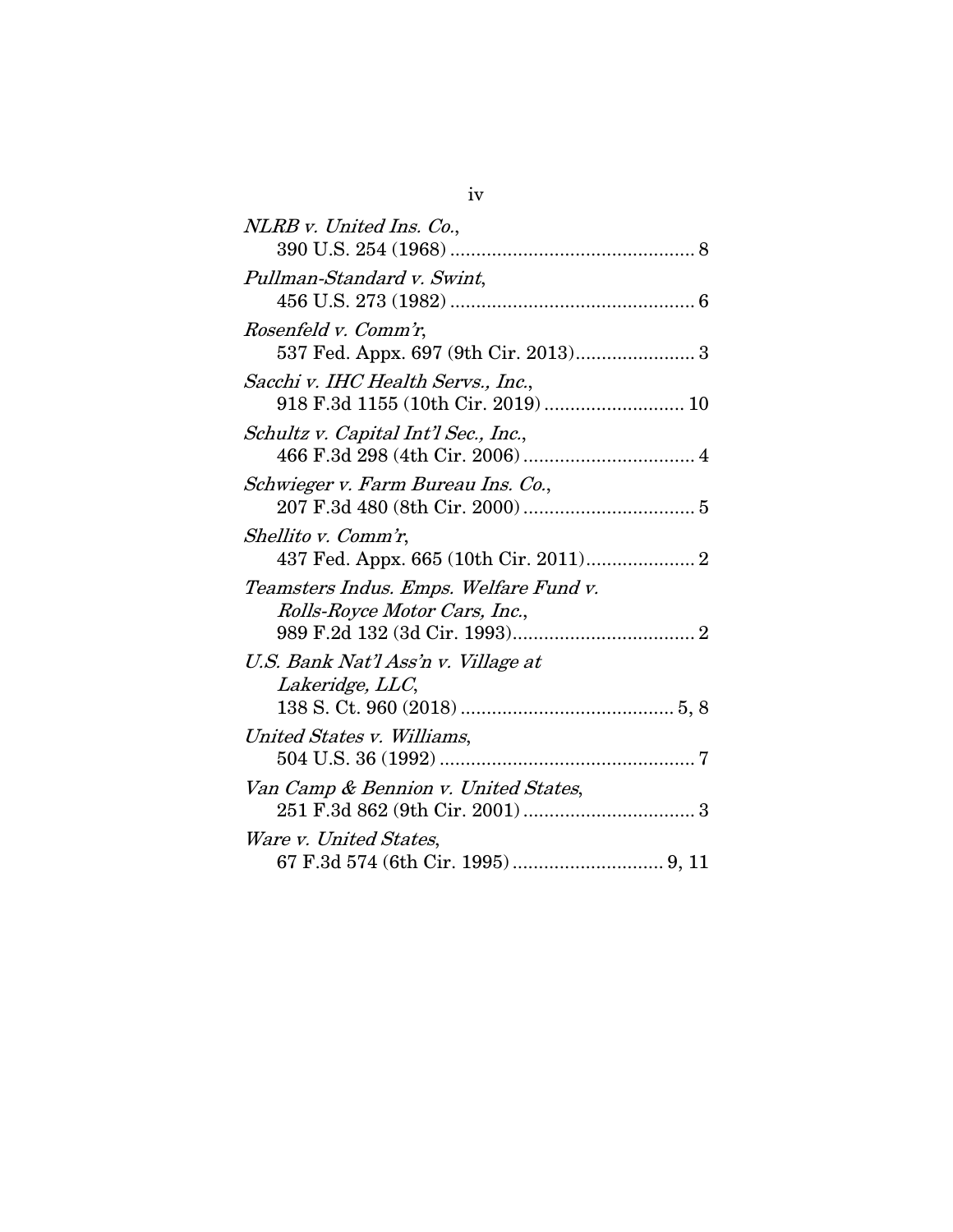# **Statutes**

| Copyright Act of 1976, Pub. L. No. 94-     |
|--------------------------------------------|
|                                            |
| <b>Employee Retirement Income Security</b> |
| Act of 1974, Pub. L. No. 93-406, 88        |
|                                            |
| Fair Labor Standards Act of 1938,          |
|                                            |

# Other Authorities

#### v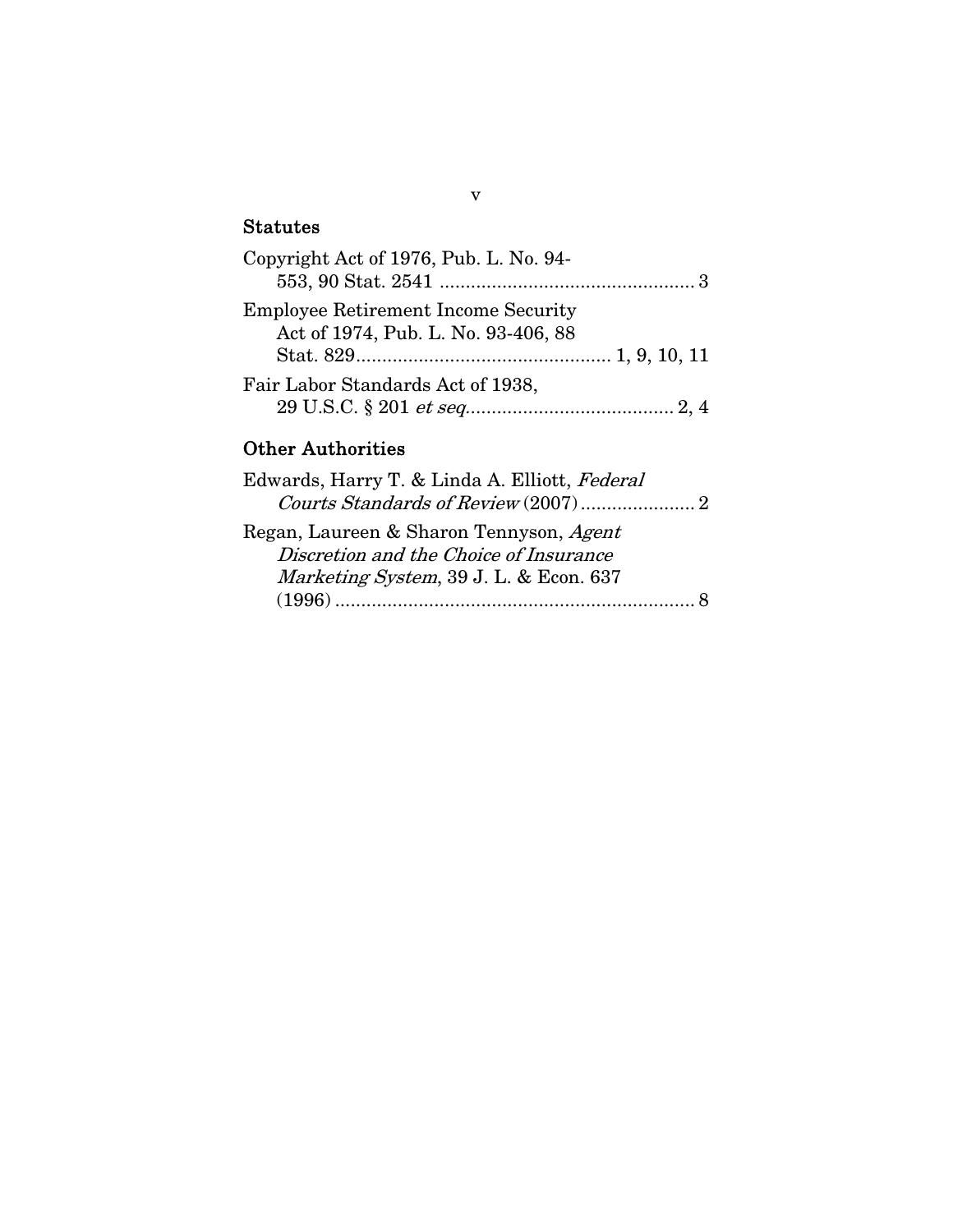#### REPLY BRIEF FOR PETITIONERS

## I. This Court should resolve the acknowledged circuit split on the standard of review.

In adopting and applying a de novo standard of review for employment-status determinations, the Sixth Circuit announced that it was rejecting the decisions of "[o]ther circuits" that have "explicitly considered this question." Pet. App. 13a. American Family (AmFam) now insists the Sixth Circuit did not actually do what it said it was doing. But AmFam cannot rewrite the decision below, and its other arguments likewise provide no reason to decline to resolve the acknowledged split on this recurring and increasingly important issue.

### A. There is an entrenched split.

The petition described a clear three-way split: (1) four circuits review a finding of employment status for clear error; (2) two circuits review that ultimate finding de novo, but subsidiary findings on the common-law factors for clear error; and (3) the Sixth Circuit reviews both the ultimate and subsidiary findings de novo. Pet. 11-14. AmFam's blizzard of cases do not obscure that conflict.

1. AmFam claims that the Tenth, Ninth, Seventh, and Fourth Circuits have abandoned clear-error review. They have not.

Tenth Circuit. AmFam concedes (BIO 18-19 & n.4) that the Tenth Circuit has held that "whether an individual is an employee for purposes of ERISA is a question of fact, reviewable under the clearly erroneous standard." *Hockett v. Sun Co.*, 109 F.3d 1515, 1525-26 (10th Cir. 1997). AmFam insists that more recent decisions "recognize that review is de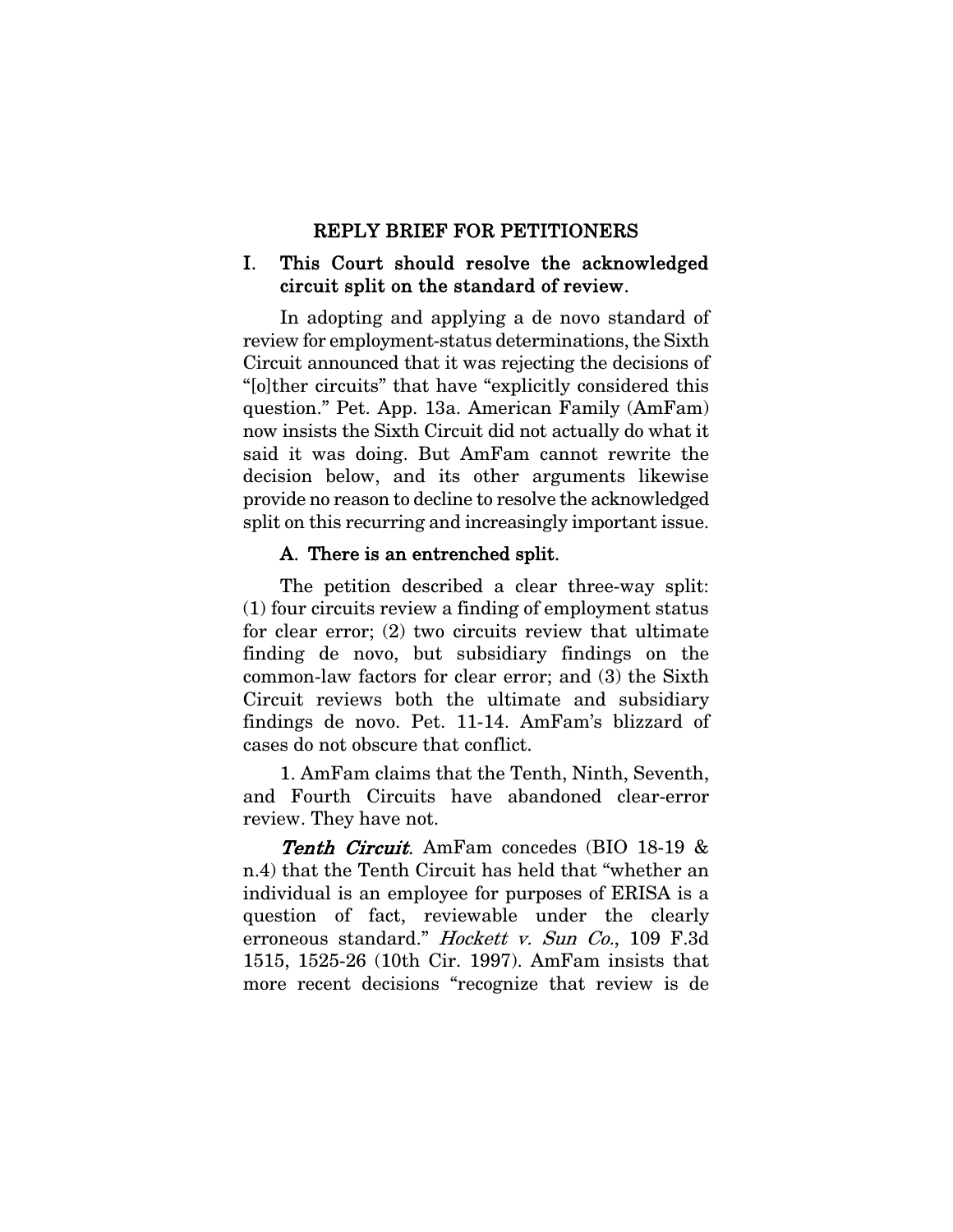novo." BIO 19. In fact, AmFam's lead case does just the opposite: It cites Hockett and reaffirms that "[w]hether a person is an employee is a question of fact which we review for clear error." Shellito v. Comm'r, 437 Fed. Appx. 665, 669 (10th Cir. 2011).

AmFam's other two cases (BIO 19) illustrate the twin errors that pervade its treatment of the split:

First, Brackens v. Best Cabs, Inc., 146 Fed. Appx. 242 (10th Cir. 2005), did not even raise the question presented here because it was an appeal from a grant of summary judgment, not a bench trial. On summary judgment, the court's only function is to determine whether there is a "genuine issue" for the factfinder it cannot "weigh the evidence" or make findings itself. Anderson v. Liberty Lobby, Inc., 477 U.S. 242, 249 (1986). Accordingly, summary judgment is always reviewed de novo: "clear error review is never appropriate." Teamsters Indus. Emps. Welfare Fund v. Rolls-Royce Motor Cars, Inc., 989 F.2d 132, 135 n.2 (3d Cir. 1993).1

Second, Acosta v. Paragon Contractors Corp., 884 F.3d 1225 (10th Cir. 2018), arose under the Fair Labor Standards Act (FLSA). It is thus irrelevant because the FLSA does not incorporate "the common-law test at issue here." BIO 18 n.3; see Pet. 13 n.1.

 $\overline{a}$ 

<sup>&</sup>lt;sup>1</sup> See Harry T. Edwards & Linda A. Elliott, Federal Courts Standards of Review 40 (2007). In rare cases, parties use "the vehicle of a summary judgment motion" to ask a district judge to decide a case "as she would in a bench trial," and courts of appeals then apply bench-trial standards of review. Id. at 44. Neither Brackens nor AmFam's other decisions applying de novo review arose in that posture.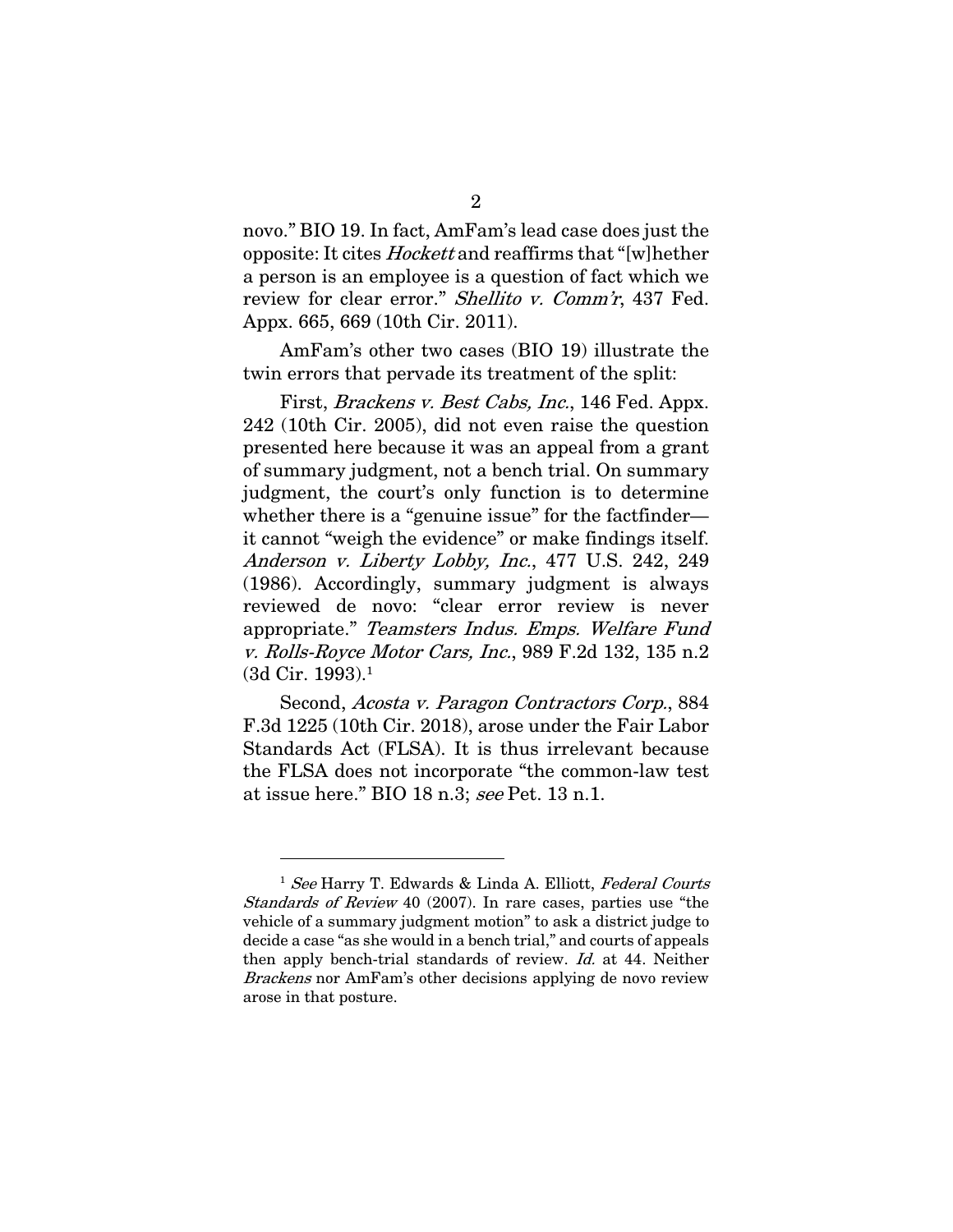**Ninth Circuit.** Contrary to AmFam's implication (BIO 18-19 n.3), the Ninth Circuit has consistently adhered to the clear-error standard in decisions applying the common-law test. See, e.g., Rosenfeld v. Comm'r, 537 Fed. Appx. 697, 698 (9th Cir. 2013); Van Camp & Bennion v. United States, 251 F.3d 862, 865 (9th Cir. 2001); Chin v. United States, 57 F.3d 722, 725 (9th Cir. 1995). It has also applied that standard outside the "tax context" (BIO 17). See, e.g., Frank Music Corp. v. MGM Inc., 886 F.2d 1545, 1555 (9th Cir. 1989) (Copyright Act).

AmFam's two purported counterexamples (BIO 16-17) do not undermine that precedent. One involved California law, In re Brown, 743 F.2d 664, 666-67 (9th Cir. 1984), and the other did not specifically address the standard of review for the common-law test, JustMed, Inc. v. Byce, 600 F.3d 1118, 1125-26 (9th Cir. 2010).

Seventh Circuit. AmFam concedes that the Seventh Circuit has applied the "clear error" standard. Cent. States, Se. & Sw. Areas Pension Fund v. Nagy, 714 F.3d 545, 552 (7th Cir. 2013). It asserts the court has since "criticized *Nagy*'s approach." BIO 18. But that criticism addressed only Nagy's use of bench-trial standards in a summary-judgment case. Chicago Reg'l Council v. Schal Bovis, Inc., 826 F.3d 397, 402-03 (7th Cir. 2016); see supra n.1. The Seventh Circuit has never questioned *Nagy's* holding that when benchtrial standards apply (as they do here), a finding of employment status is reviewed for clear error. To the contrary, the Seventh Circuit has long held that it cannot disturb such a finding even when it would reach a different result "if [its] review were de novo." Knight v. United Farm Bureau Mut. Ins. Co., 950 F.2d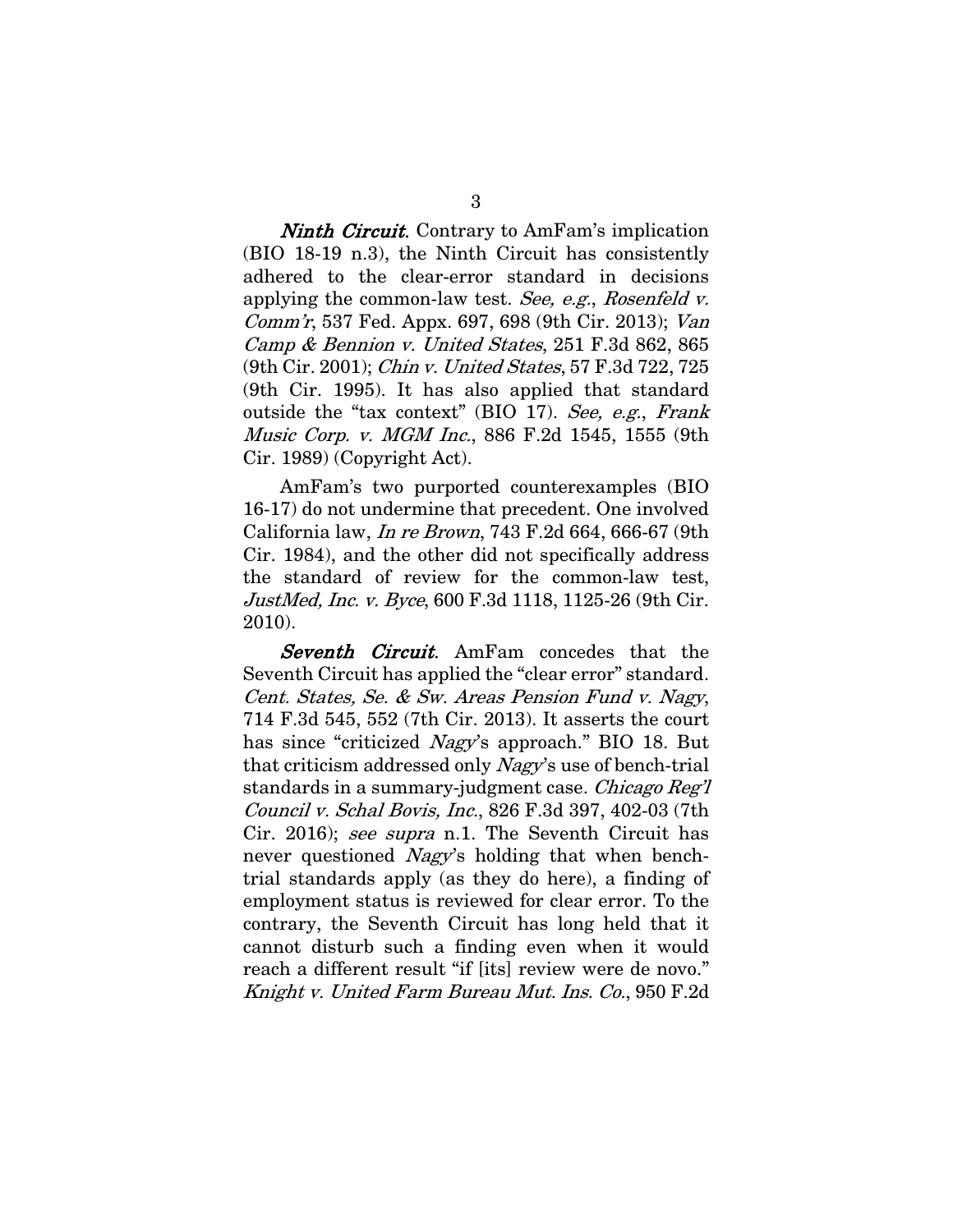377, 381 (7th Cir. 1991). AmFam's counterexamples (BIO 16) are all summary-judgment cases.

Fourth Circuit. AmFam does not dispute that the Fourth Circuit has held that "[t]he determination of an individual's employment status is a question of fact." Eren v. Comm'r, 180 F.3d 594, 596 (4th Cir. 1999). It claims to have found four decisions applying de novo review (BIO 16), but they suffer from the same familiar defects. Two were summary-judgment cases. Farlow v. Wachovia Bank of N.C., 259 F.3d 309 (4th Cir. 2001); Cilecek v. Inova Health Sys. Servs., 115 F.3d 256 (4th Cir. 1997). The third involved the FLSA. Schultz v. Capital Int'l Sec., Inc., 466 F.3d 298 (4th Cir. 2006). And the fourth was an unpublished decision in which no employment-status determination was made. Keleher v. Dominion Insulation, Inc., 1992 WL 252508, at \*3 (4th Cir. 1992).

2. AmFam asserts that the Sixth Circuit misunderstood its "sister circuits' jurisprudence" when it explicitly rejected the Second and Eighth Circuits' intermediate approach. Pet. App. 13a. Instead, AmFam maintains that those courts "use different words to describe the same type of plenary review that the Sixth Circuit endorsed." BIO 20. That is incorrect.

Second Circuit. In Aymes v. Bonelli, 980 F.2d 857 (2d Cir. 1992), the Second Circuit held that findings on "the presence or absence of the [common-law] factors cannot be disturbed unless clearly erroneous." Id. at 861. Contrary to AmFam's assertion (BIO 21), the Second Circuit's review was entirely consistent with that deferential standard: It disturbed findings on the common-law factors only when the district court had "clearly" erred, and it considered factors on which the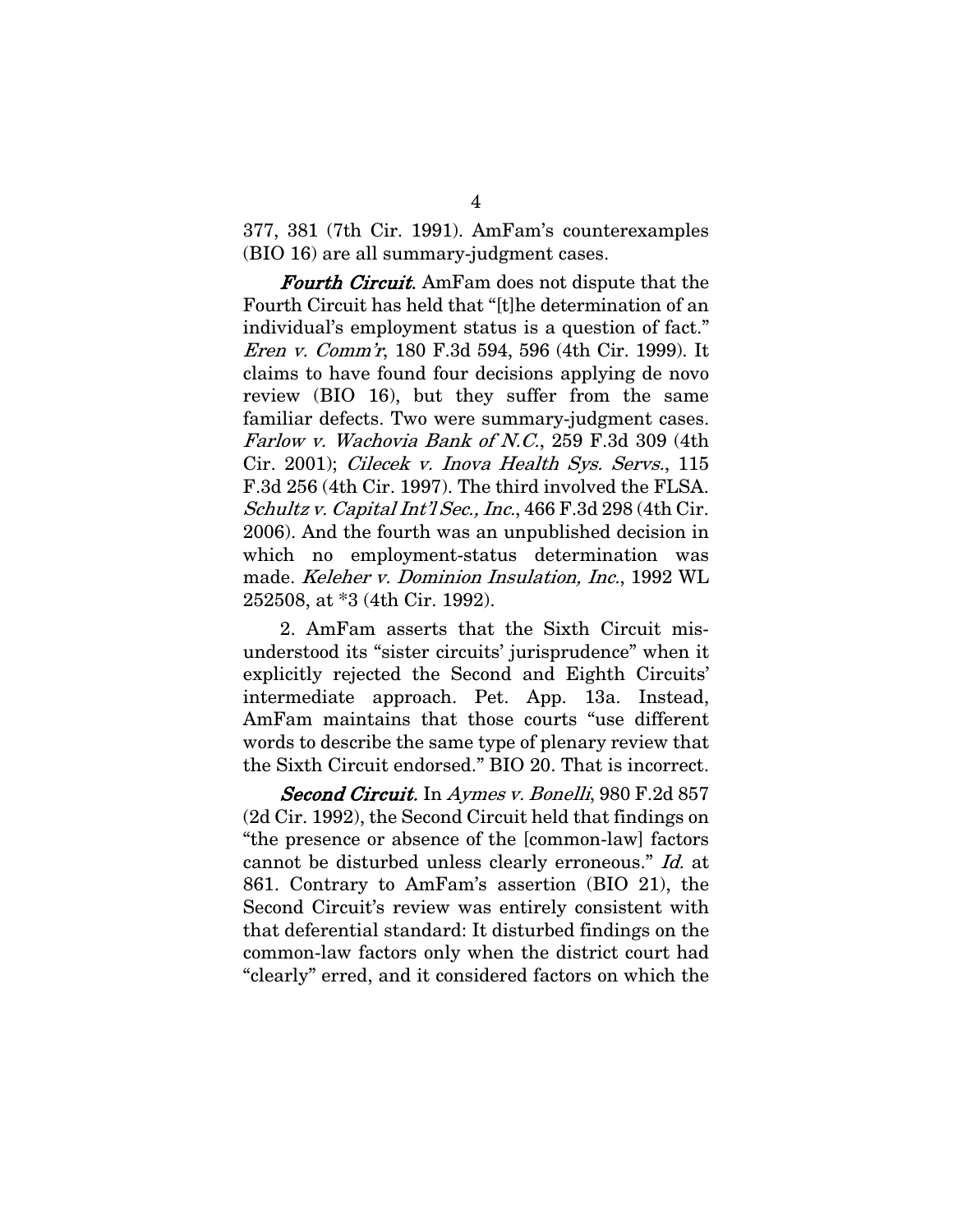court had not made findings only when the proper result was "clear." 980 F.2d at 862-64.

**Eighth Circuit.** AmFam similarly provides no reason to doubt that the Eighth Circuit meant what it said when it held that the "existence and degree of each factor is a question of fact." Berger Transfer & Storage v. Cent. States, Se. & Sw. Areas Pension Fund, 85 F.3d 1374, 1377-78 (8th Cir. 1996) (citation omitted). Indeed, in the only relevant decision AmFam identifies (BIO 21), the court did not overturn the district court's findings on any factor. Schwieger v. Farm Bureau Ins. Co., 207 F.3d 480, 484-87 (8th Cir. 2000).

#### B. AmFam's vehicle arguments are meritless.

1. AmFam asserts that this case is a bad vehicle because the Sixth Circuit did not truly apply de novo review. On AmFam's telling, the Sixth Circuit merely held that the district court "applied the wrong legal standards in evaluating the first and eighth Darden factors"—a conclusion that could warrant a remand even under the clear-error standard. BIO 11-13; see U.S. Bank Nat'l Ass'n v. Village at Lakeridge, LLC, 138 S. Ct. 960, 965, 968 n.7 (2018). That account rewrites the Sixth Circuit's decision.

The Sixth Circuit explicitly stated that it disagreed with the district court's findings on the first and eighth factors because the court had "misapplied the legal standard to the facts"—not because it applied the wrong standard. Pet. App. 16a; see id. 15a ("incorrectly applied the legal standards"). The Sixth Circuit did so because it had held that it could determine the "correct application" de novo. Id. 15a.

After substituting its judgment for the district court's on those factors, moreover, the Sixth Circuit re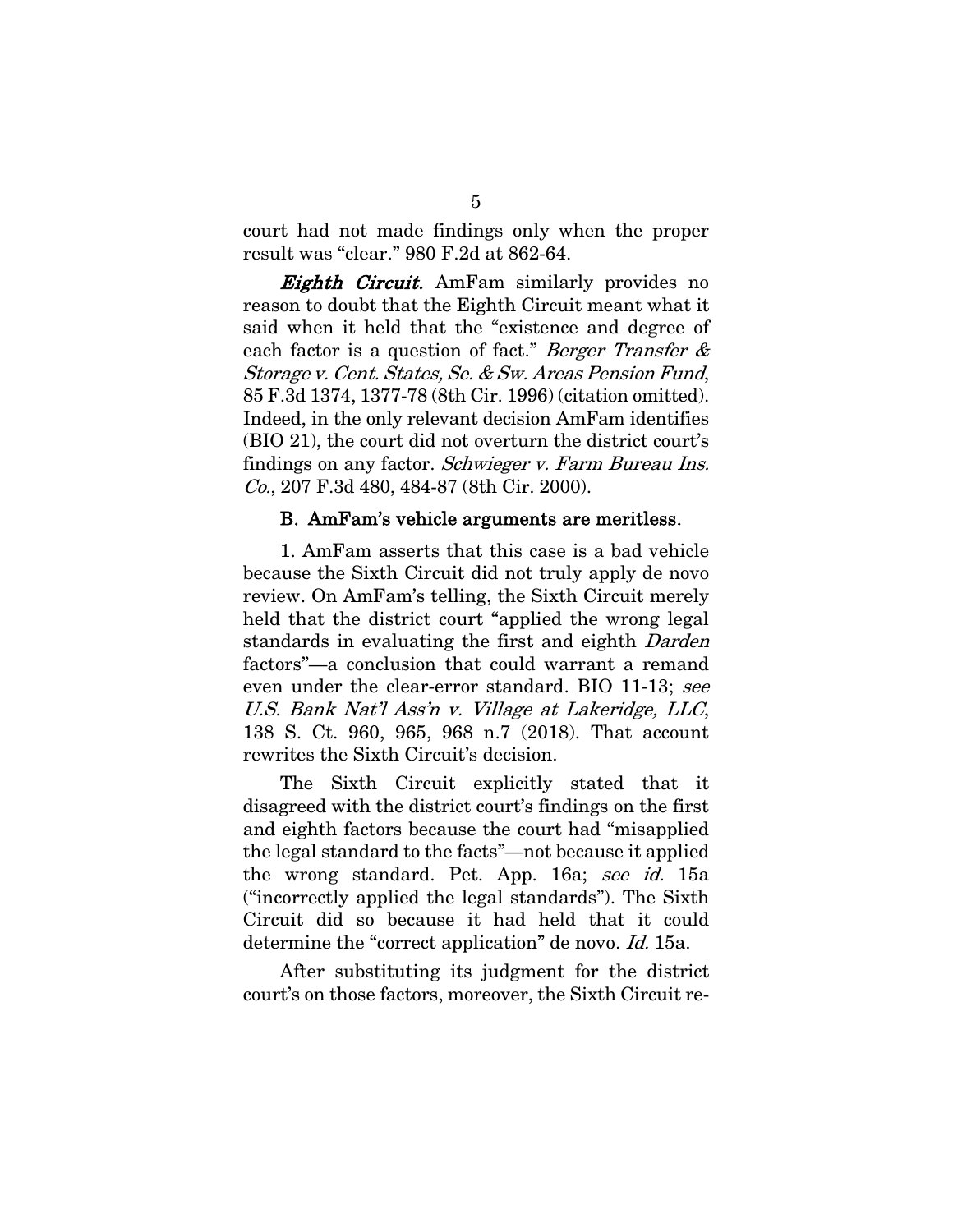weighed, de novo, all of the factors and other evidence bearing on petitioners' status—giving, for example, "more weight" to the parties' agreement and less weight to AmFam's pervasive control of agents' work. Pet. App. 18a-20a. Again, the Sixth Circuit could do that only because it had asserted the authority to "review de novo" the ultimate finding of employment status and the weight given to each factor. Id. 15a.

That would remain true even if (despite what it said) the Sixth Circuit had identified some legal error. It is "elementary" that if a court of appeals applying the clear-error standard determines that a finding was "infirm because of an erroneous view of the law, a remand is the proper course unless the record permits only one resolution." Pullman-Standard v. Swint, 456 U.S. 273, 292 (1982); see Kelley v. S. Pac. Co., 419 U.S. 318, 332 (1974). A remand plainly would have been required here: The divided panel acknowledged that this was a close case, Pet. App. 5a-6a, 29a-37a, and even AmFam does not assert that the record allowed only one resolution of petitioners' employment status.<sup>2</sup>

2. AmFam is also wrong to assert that petitioners "invited" de novo review. BIO 23. Before the panel, petitioners acknowledged that circuit precedent established that the ultimate finding of employment status is reviewed de novo. Pet. C.A. Br. 30. The panel

-

<sup>&</sup>lt;sup>2</sup> Anticipating that obvious problem, AmFam faults petitioners for not "seek[ing] review" of the Sixth Circuit's failure to remand. BIO 12. But there was no need for a remand if, as the Sixth Circuit held, de novo review applies. Petitioners cannot be faulted for challenging what the Sixth Circuit actually did rather than what AmFam now wishes it had done.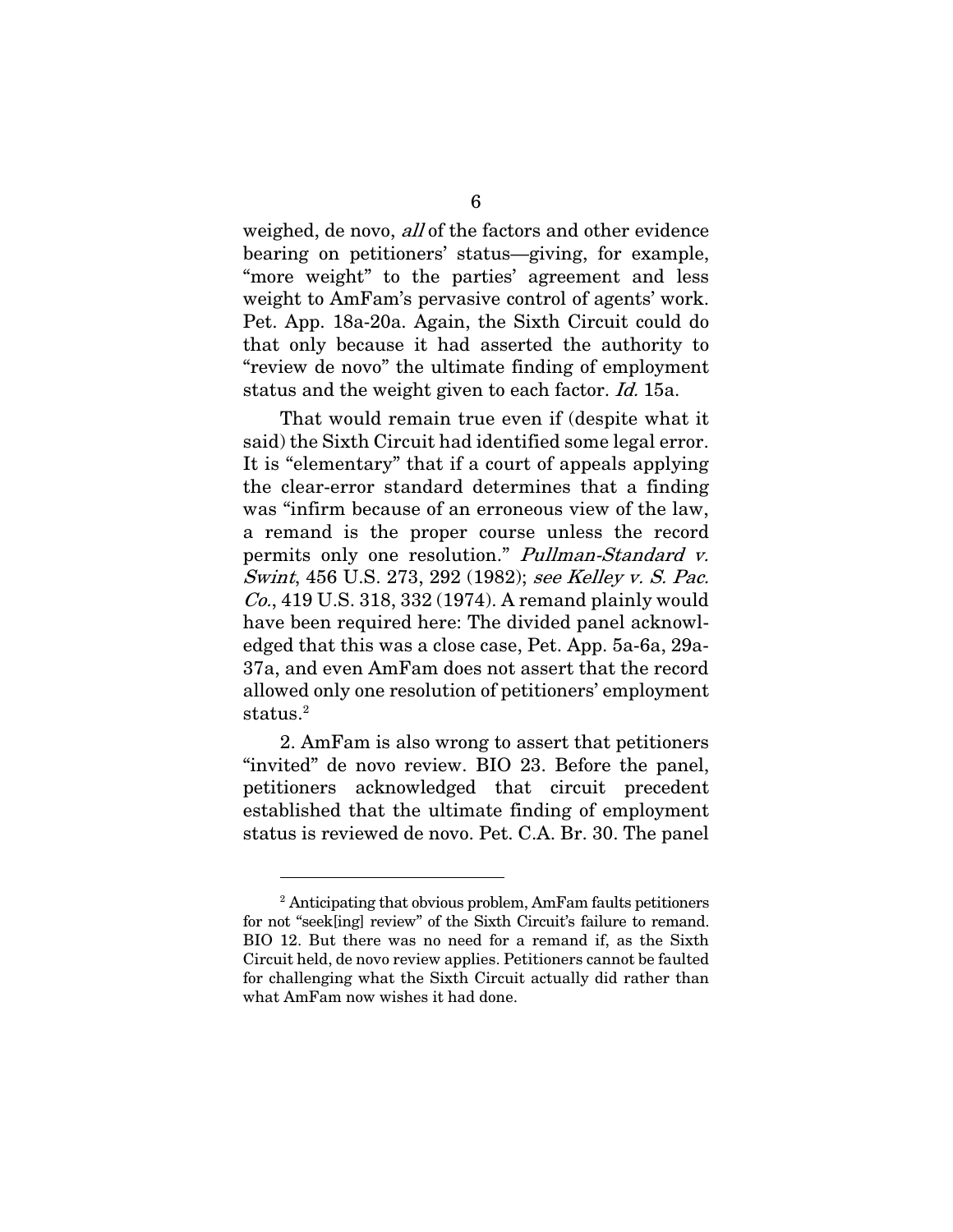cited the same authorities and confirmed that circuit precedent was "clear." Pet. App. 12a; see id. 8a. But with respect to subsidiary findings on the common-law factors (which circuit precedent had not addressed, *id.* 12a), petitioners urged the panel to apply clear-error review. Id.; Pet. C.A. Br. 30.

Petitioners then sought rehearing en banc, arguing that both the ultimate and subsidiary findings should be reviewed for clear error. En Banc Pet. 8-13. The Sixth Circuit denied the petition, and the panel stated that those arguments "were fully considered upon the original submission and decision of the case." Pet. App. 90a.

AmFam's objection thus reduces to a complaint that petitioners failed to make a (futile) request that the panel depart from circuit precedent. But this Court has rejected the suggestion that a party must "demand overruling" of precedent before this Court can "grant[] certiorari upon an issue decided by a lower court." United States v. Williams, 504 U.S. 36, 44 (1992). The Court thus routinely grants review despite similar vehicle objections. See, e.g., BIO 7-8, Lozman v. City of Riviera Beach, 138 S. Ct. 1945 (2018) (No. 17-21); BIO 11-15, Leidos, Inc. v. Indiana Pub. Ret. Sys., 137 S. Ct. 1395 (2017) (No. 16-581); BIO 22, Bolivarian Republic of Venezuela v. Helmerich & Payne Int'l Drilling Co., 137 S. Ct. 1312 (2017) (No. 15-423).

3. Finally, AmFam asserts that "the district court committed legal error reversible under any standard of review." BIO 23. Petitioners, of course, disagree. But that is immaterial at this stage. The fact that a respondent might have alternative arguments on remand is no reason to deny certiorari where, as here, the decision below rests on a holding that warrants further review.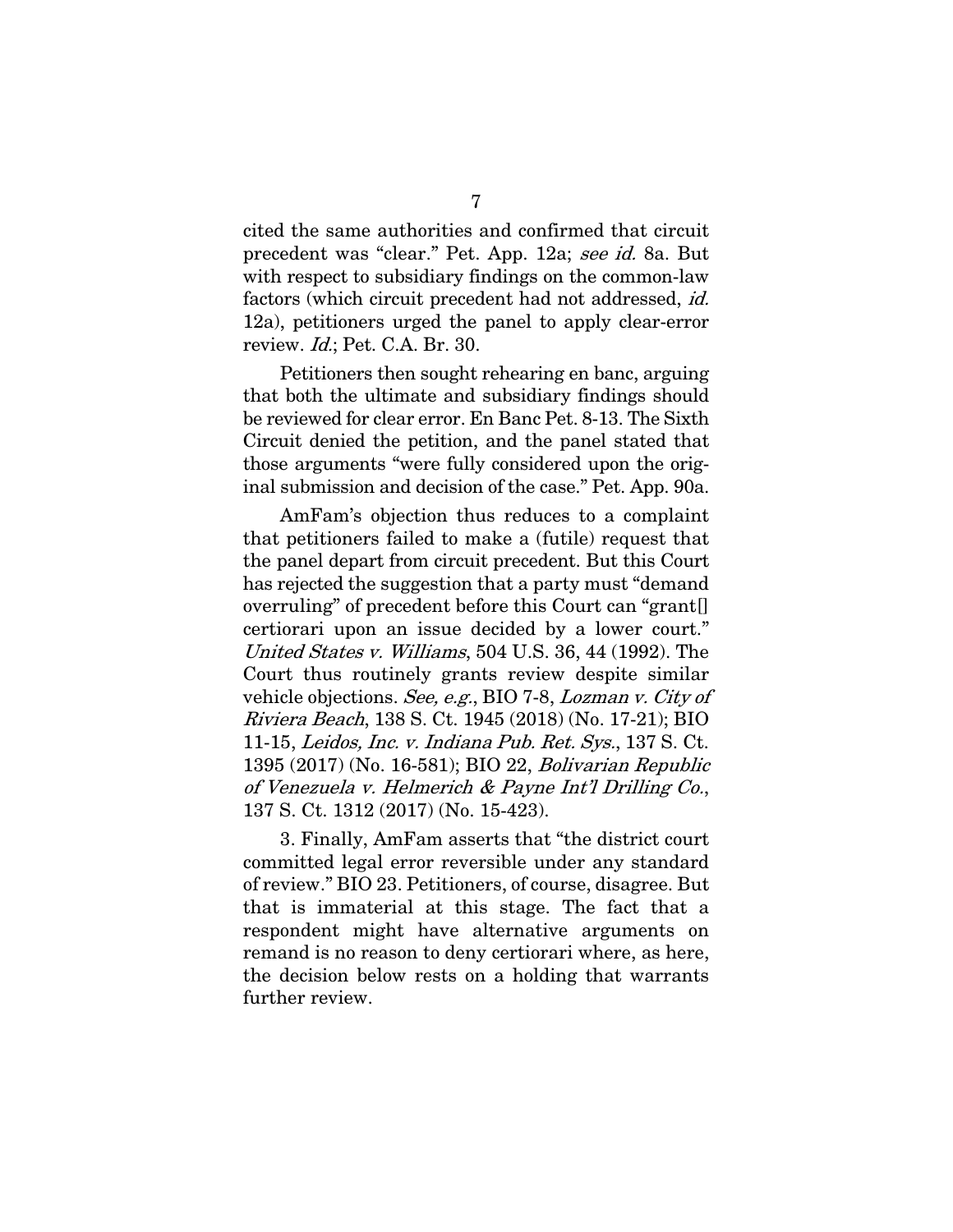#### C. The Sixth Circuit's de novo standard is wrong.

On the merits, AmFam principally contends that de novo review is needed for "predictability." BIO 24-25. Experience shows otherwise. When questions of employment status arise in jury cases (as they often do), the jury's application of the common-law test is reviewed under the usual highly deferential standard. Baker v. Tex. & P. Ry. Co., 359 U.S. 227, 228 (1959); see Pet. 21. If that does not undermine predictability, neither would applying the less deferential clear-error standard to the same question.

AmFam asserts that "the common-law test has acquired its content from precedent." BIO 26. But the relevant question is whether de novo review would allow courts to develop "auxiliary legal principles of use in other cases." U.S. Bank, 138 S. Ct. at 967. It would not. The fact-intensive common-law test has remained unchanged for decades, steadfastly resisting the development of any "shorthand formula" or other auxiliary legal rules. NLRB v. United Ins. Co., 390 U.S. 254, 258 (1968); see Nationwide Mut. Ins. Co. v. Darden, 503 U.S. 318, 323-24 (1992) (same).

Finally, AmFam's observation (BIO 25) that other courts have found other insurance agents to be independent contractors has no bearing on the proper standard of review. In any event, a worker's title does not dictate her status—indeed, some insurers classify their agents as employees. Laureen Regan & Sharon Tennyson, Agent Discretion and the Choice of Insurance Marketing System, 39 J. L. & Econ. 637, 640 (1996). AmFam cites decisions holding that other agents were independent contractors, but none of them involved "the same level and breadth of control" the district court found here. Pet. App. 87a.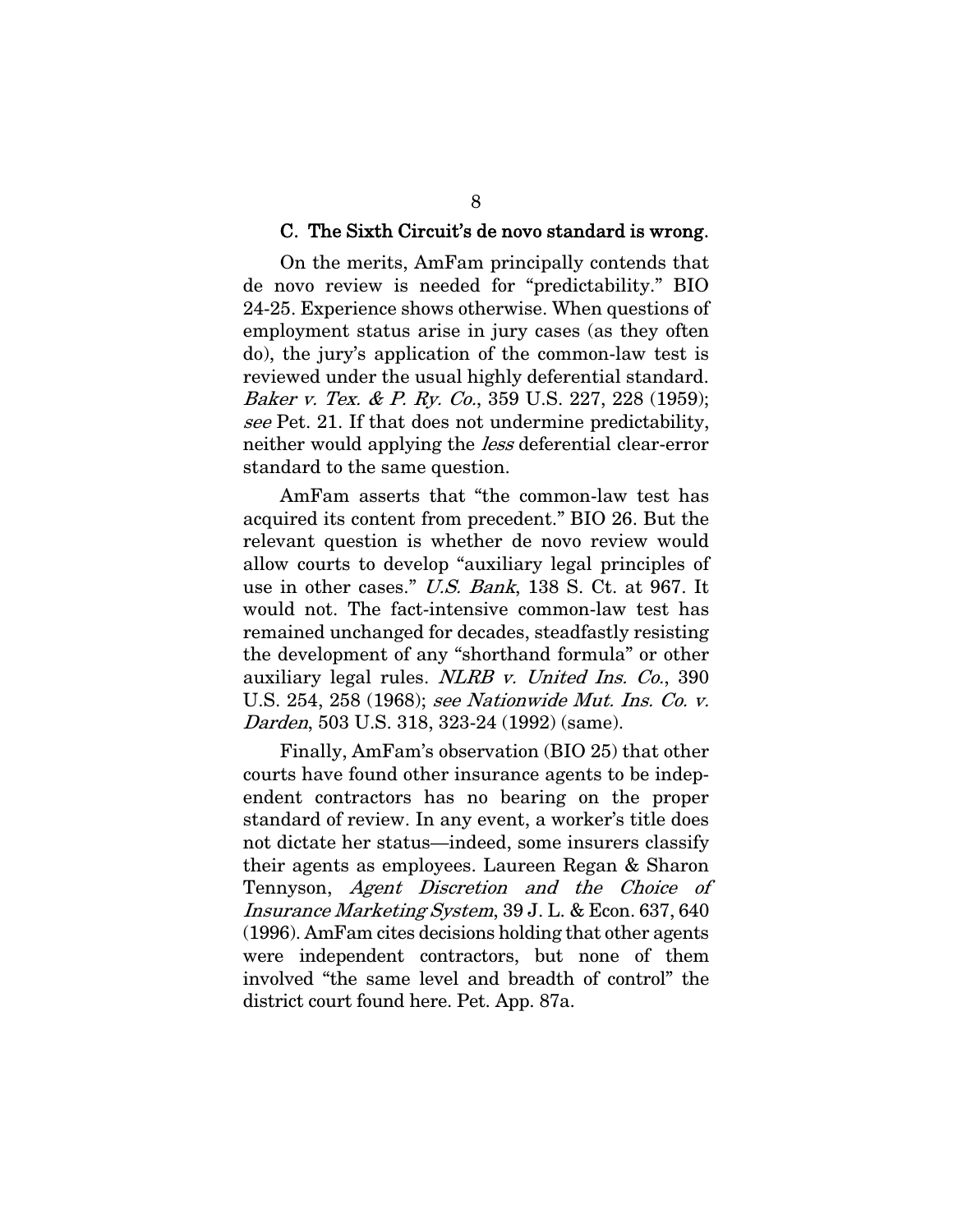### II. This Court should decide whether the commonlaw test is subject to statute-specific modifications.

 The petition demonstrated that the Sixth Circuit flouted *Darden* and created a circuit split by devising an ERISA-specific version of the common-law test. Pet. 22-28. AmFam's three-page response does nothing to diminish the need for this Court's intervention.

1. AmFam does not dispute that ERISA and the other federal statutes that incorporate the commonlaw test incorporate the same test. Nor can AmFam deny that *Darden* forbids courts from modifying that traditional test based on their views about the " 'policy and purposes' of ERISA." 503 U.S. at 321 (citation omitted); see Pet. 23-25.

Instead, AmFam asserts (BIO 28) that the "same" common-law test applies in the Sixth Circuit despite the court's ERISA-specific adjustments. That defies logic. The Sixth Circuit has made clear that its approach means that a single worker "could be an independent contractor for copyright purposes yet remain an employee for ERISA qualification." Ware v. United States, 67 F.3d 574, 578 & n.5 (6th Cir. 1995); see Pet. App. 15a. Two legal standards yielding different results on the same facts are not "the same test" (BIO 29).

Falling back, AmFam strives to downplay the extent to which the Sixth Circuit departed from Darden and the traditional common-law test, insisting that the court did not "subordinate[] the critical element of the right to control to other factors." BIO 29. But the linchpin of the Sixth Circuit's decision was its holding that "control and supervision is *less important* in an ERISA context" because other factors "carry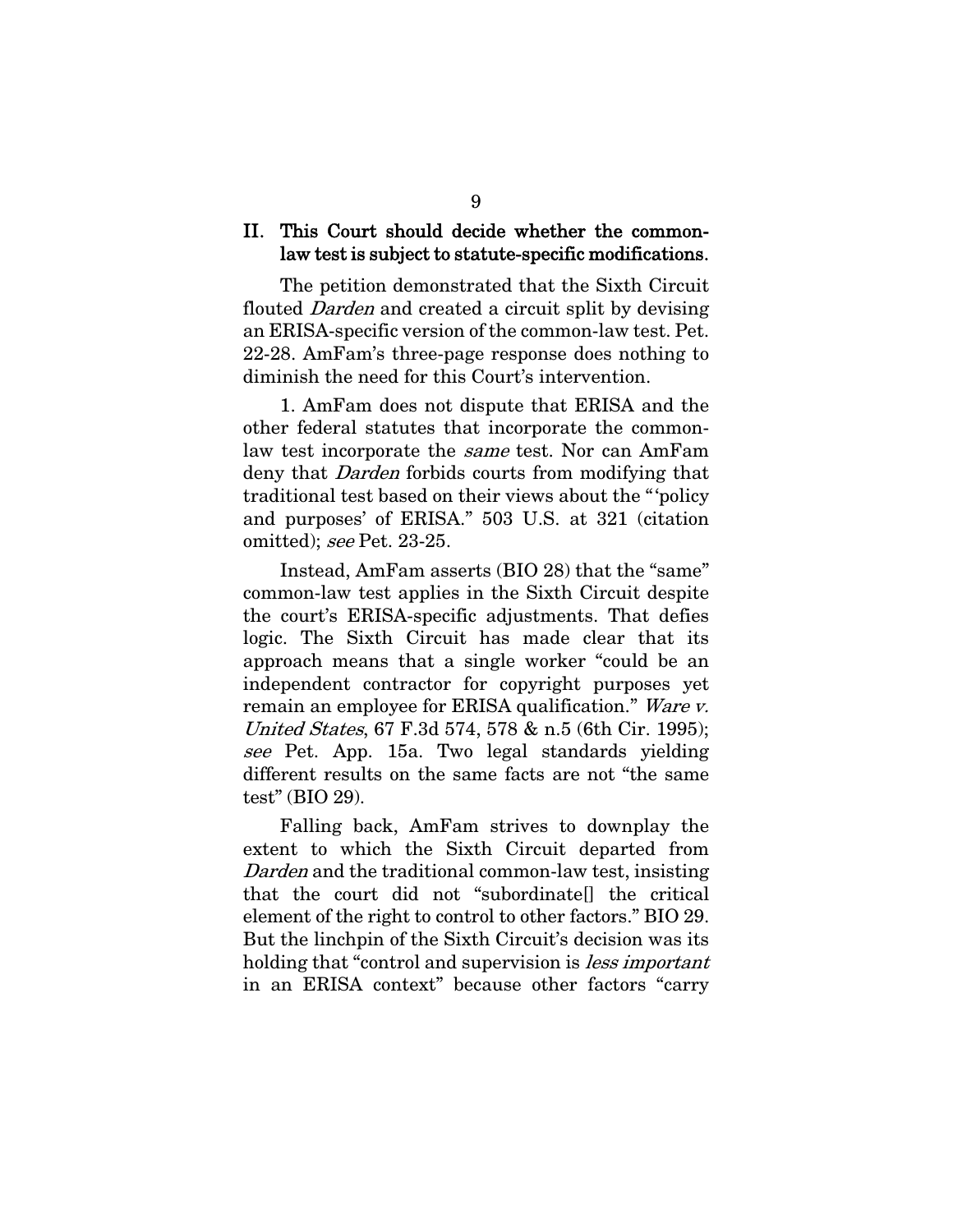more weight." Pet. App. 18a-19a (citation omitted). That proposition was rejected by *Darden* but reiterated no fewer than four times by the Sixth Circuit. Id. 15a, 18a, 19a, 22a. And AmFam's current effort to minimize that holding is particularly unpersuasive because AmFam urged the Sixth Circuit to adopt it. AmFam C.A. Br. 28-29.

2. AmFam also fails to rebut the petition's showing that the Sixth Circuit's ERISA-specific test creates a circuit split. Pet. 26-27. AmFam concedes that other circuits treat control as the most important consideration (BIO 31), and it cites no other decision deeming control "less important" than other factors. AmFam also has no answer for the decisions holding that the term "employee" must be construed "identically" across statutes incorporating the common-law test. Sacchi v. IHC Health Servs., Inc., 918 F.3d 1155, 1158 & n.1 (10th Cir. 2019).

AmFam asserts that other circuits "recognize that application of the common-law test can vary according to the context." BIO 30. But two of the three decisions it cites simply recognize that the common-law test takes account of factual circumstances, such as the "specific industry context." Butler v. Drive Auto. Indus. of Am., Inc., 793 F.3d 404, 413 (4th Cir. 2015); see Alberty-Vélez v. Corporación de P.R. para la Difusión *Pública*, 361 F.3d 1, 9 (1st Cir. 2004). It is an entirely different matter to hold that courts can modify the test based on "legal context," so that it produces different results on the same facts. Pet. App. 15a.

AmFam also relies on dicta in *Eisenberg v*. Advance Relocation & Storage, Inc., 237 F.3d 111 (2d Cir. 2000). But even if that dicta were treated as a holding, it would only deepen the circuit conflict.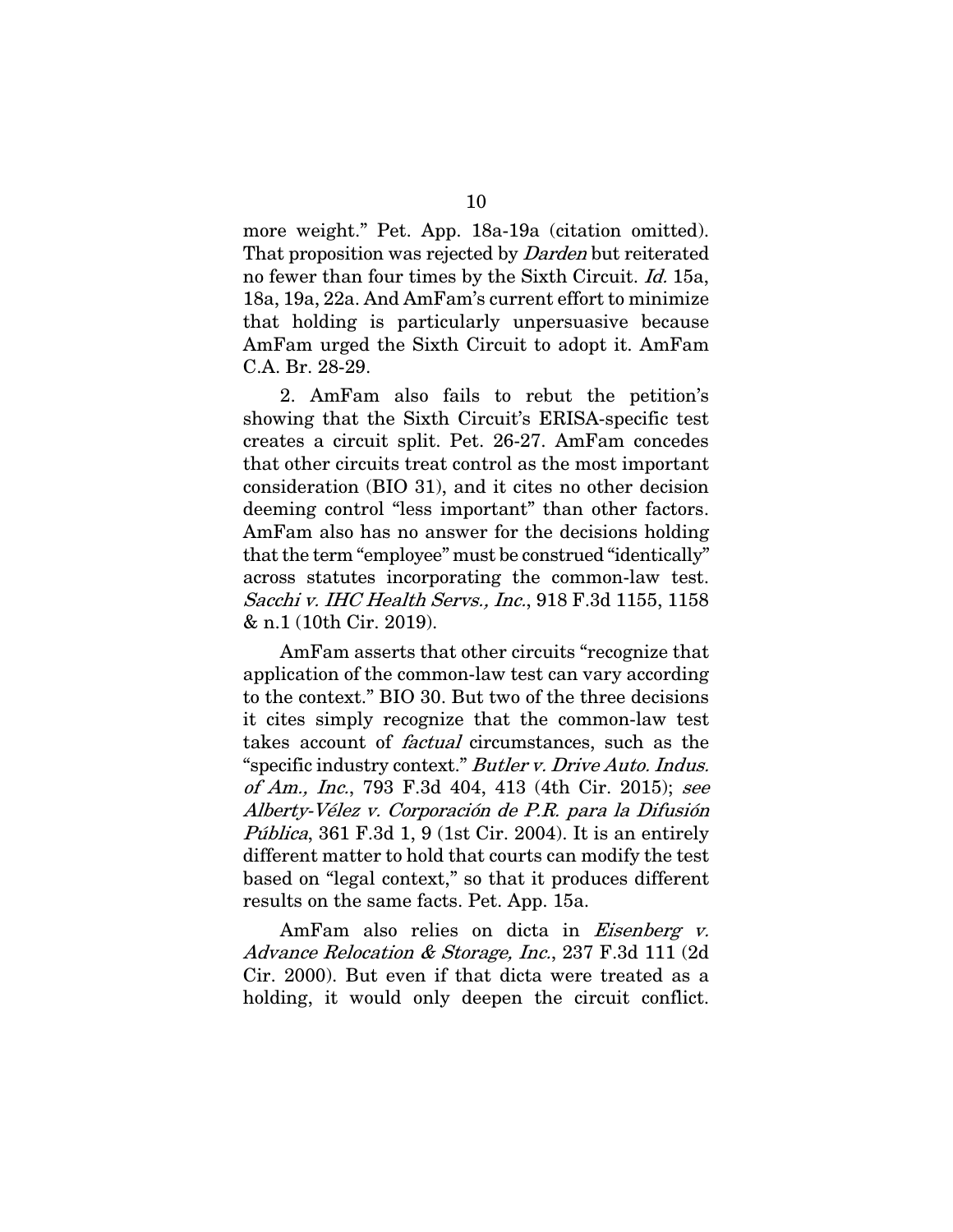Indeed, it would create a subsidiary split: Eisenberg suggested that factors such as "benefits" and "tax treatment" carry more weight in the "copyright context," id. at 115-16, but the Sixth Circuit reasoned that those factors have less weight "in the context of copyright." Ware, 67 F.3d at 578.

3. In short, the Sixth Circuit has departed from Darden and its sister circuits by adopting a special test for employment status under ERISA. As a result, the important legal rights and obligations of workers and employers differ depending on the happenstance of geography. Pet. 27-28. This Court should not tolerate such a conflict.

### III. If the Court does not grant plenary review, it should hold this petition for Monasky.

The petition noted that this Court is considering another standard-of-review issue in Monasky v. Taglieri, No. 18-935 (cert. granted June 10, 2019). Pet. 28-29. AmFam agrees that "Monasky 'will not resolve' this case." BIO 32 (citation omitted). Accordingly, if the Court concludes that the questions presented warrant certiorari, the parties appear to agree that it should grant review now. But if the Court chooses not to grant plenary review, it should still hold this petition for Monasky. The Court's approach to the proper standard of review for the mixed question of law and fact in that case may further illustrate the errors in the Sixth Circuit's approach to the mixed question at issue here.